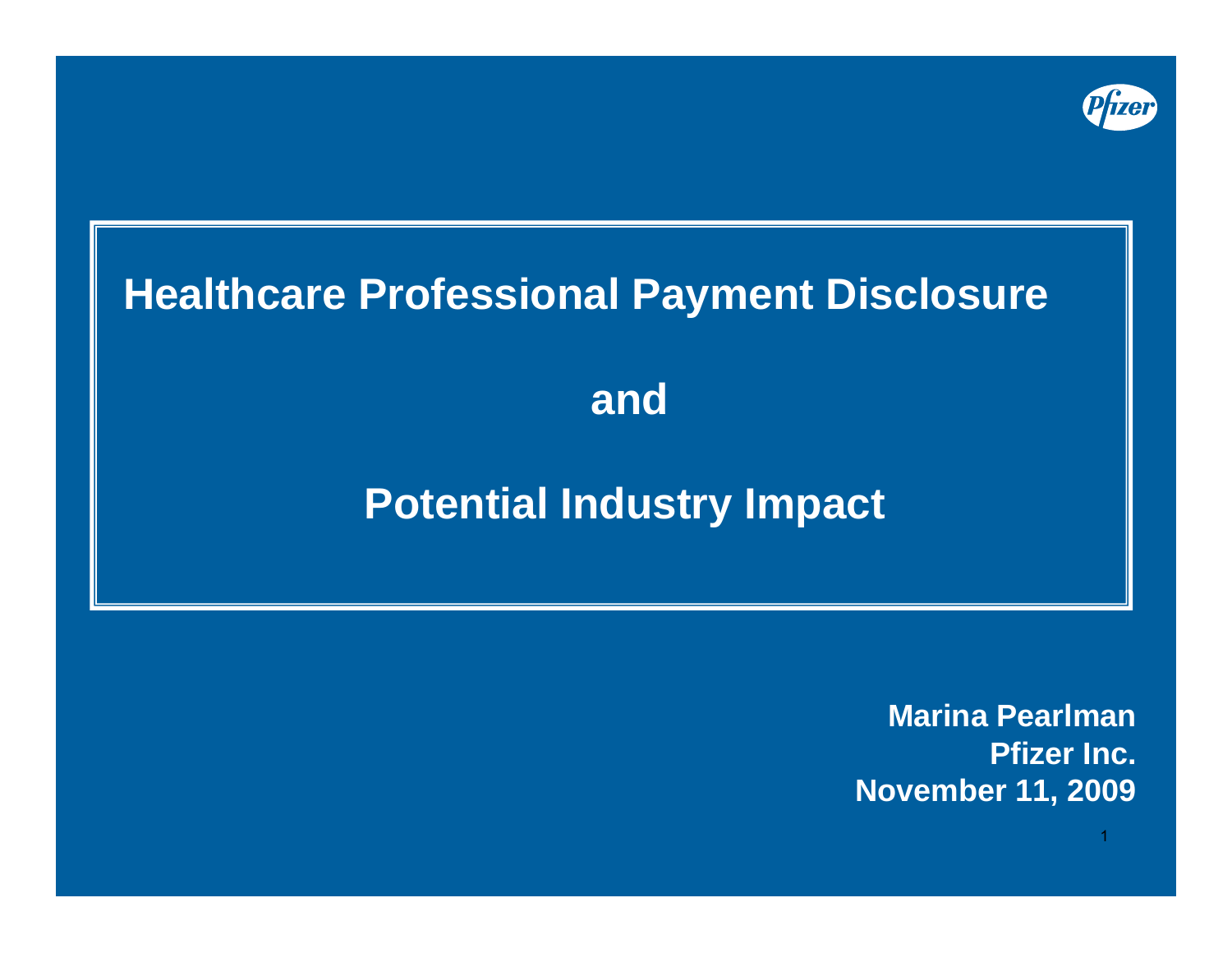

Any opinions presented by the speaker are her own, and do not necessarily represent an official position of Pfizer Inc.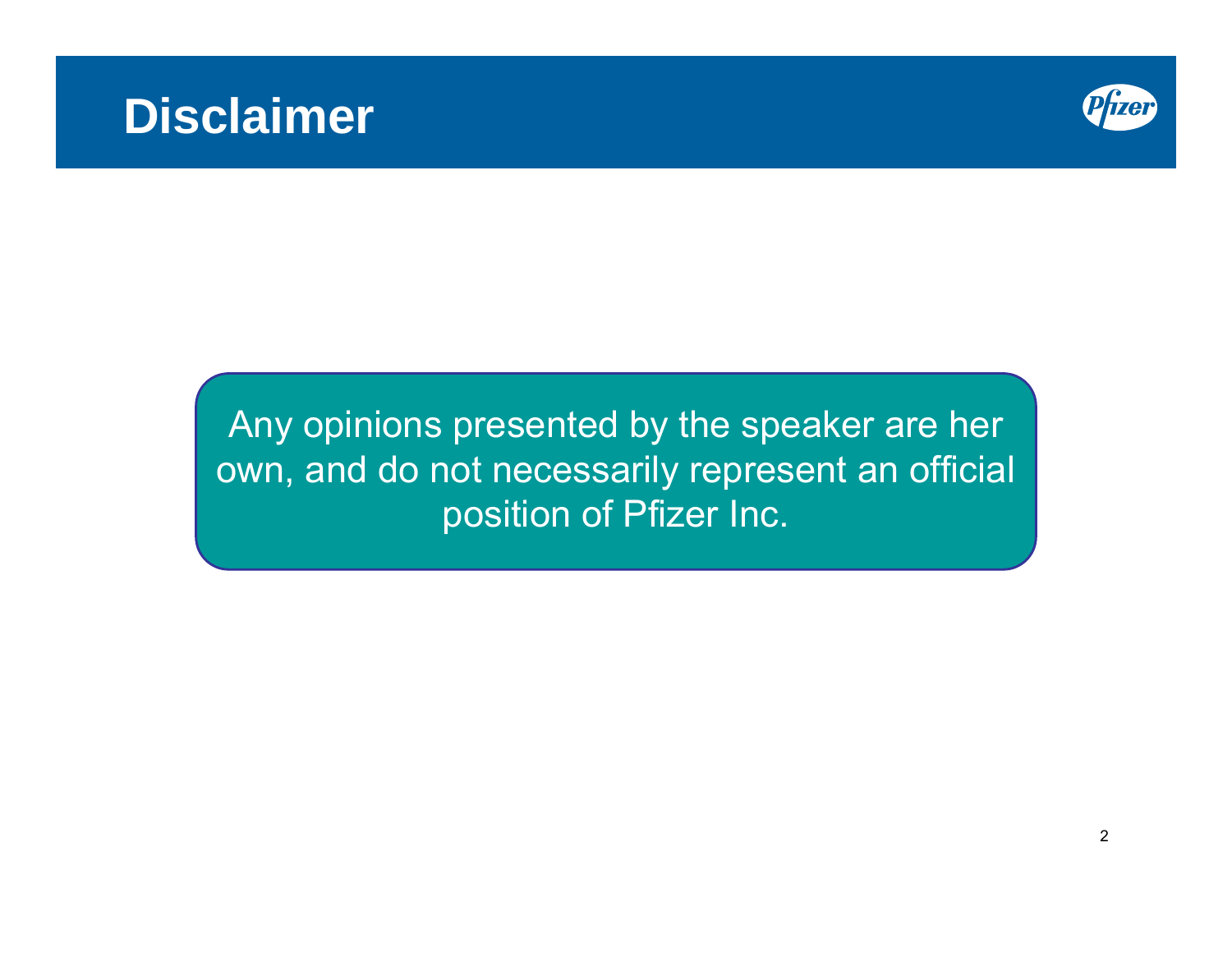# **Transparency**  *Evolving External Landscape*





**Report on Conflicts of Interest in Medicine**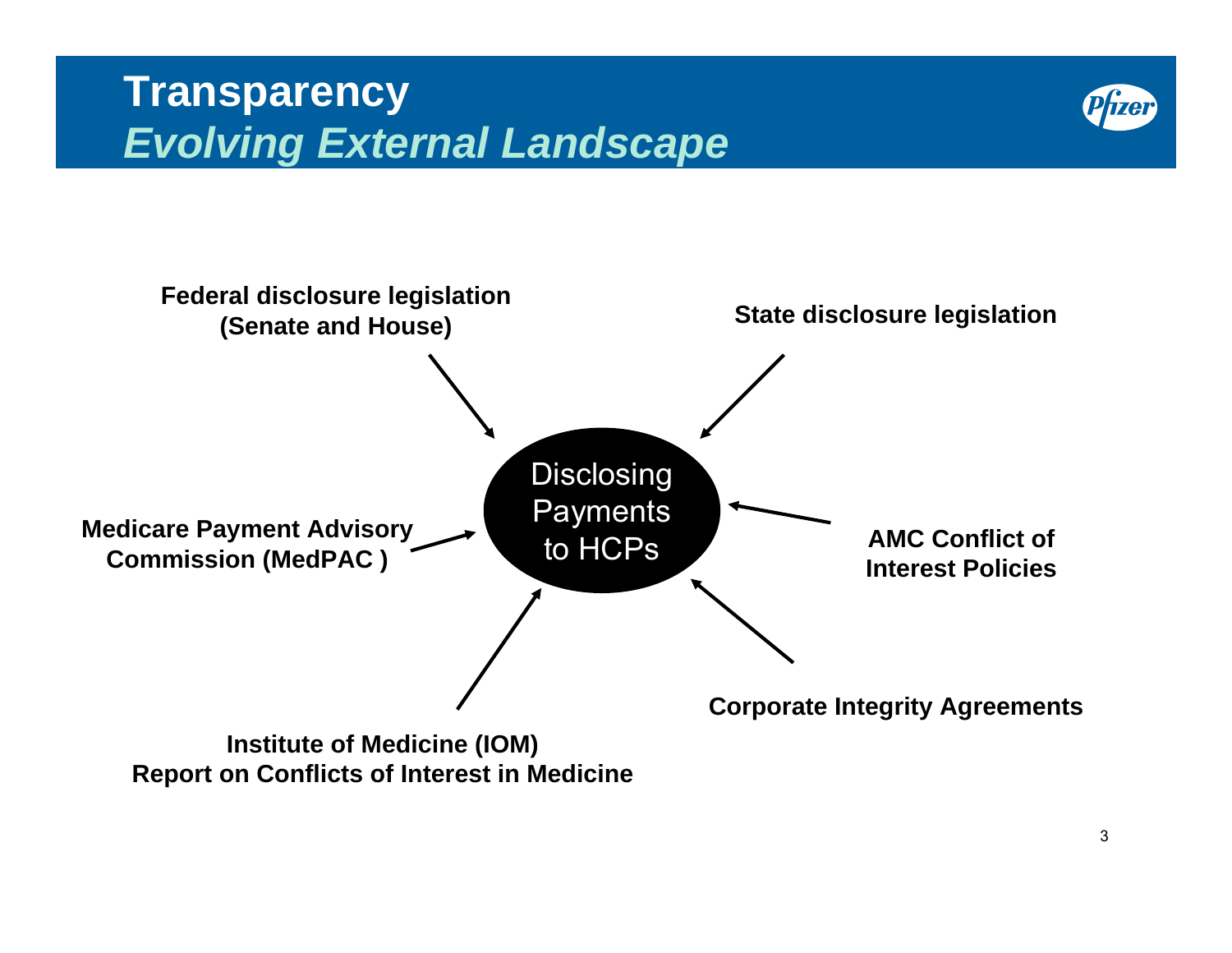### **A Number of Pharmaceutical Companies Have Played a**  Pfizer **Leadership Role in Promoting Transparency**

## **Pfizer's transparency efforts have included:**

- •Public reporting of U.S. political contributions (2002)
- •Registering trials on clinicaltrials.gov (2002)
- •Public posting of clinical trial results on clinicalstudyresults.org (2004)
- •Disclosure of drug development pipeline on Pfizer.com (2006)
- •Reporting of FDA post-marketing commitments on Pfizer.com (2007)
- • Reporting of non-clinical healthcare related grants & charitable contributions on Pfizer.com (2008)
- •Launch of unbranded Medicine Safety website (2008)
- •Announcement of HCP Payment Disclosure Initiative (2009)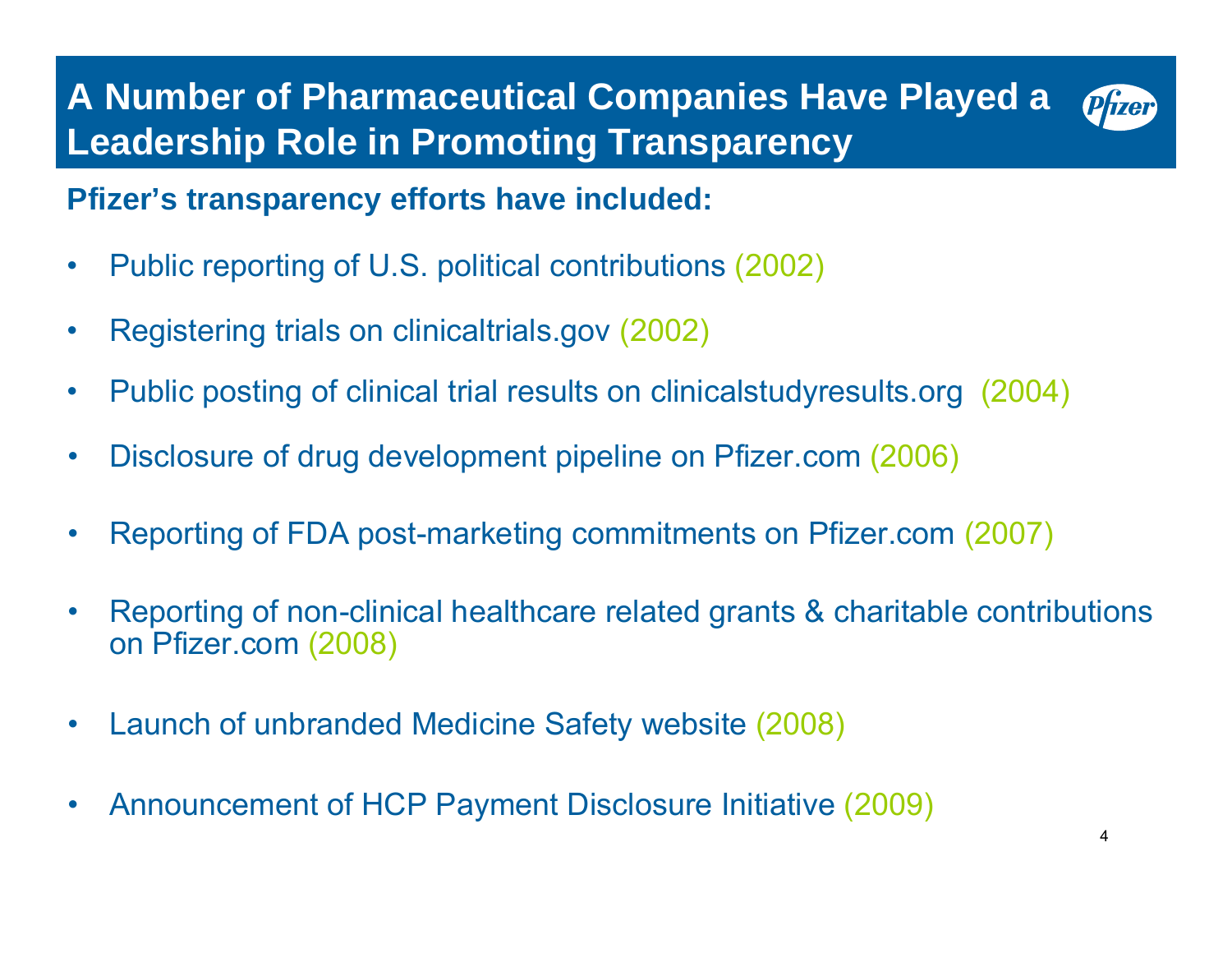# **Guiding Principles for Pfizer Voluntary HCP Payment Disclosure Initiative**



### • **Focus on patient needs**

- –Desire to better understand their information needs with regard to Pfizer's interactions with healthcare professionals
- **Demonstrate respect for healthcare professional collaborations**
	- $-$  Explain the value of collaborations
	- –Consider and address HCP concerns as appropriate
- **Do all we can to ensure that the public at large understands the work we do with HCPs.**
	- –Develop a reader friendly disclosure system that provides context and explains the purpose of our collaborations
	- –Provide accurate and timely information to all.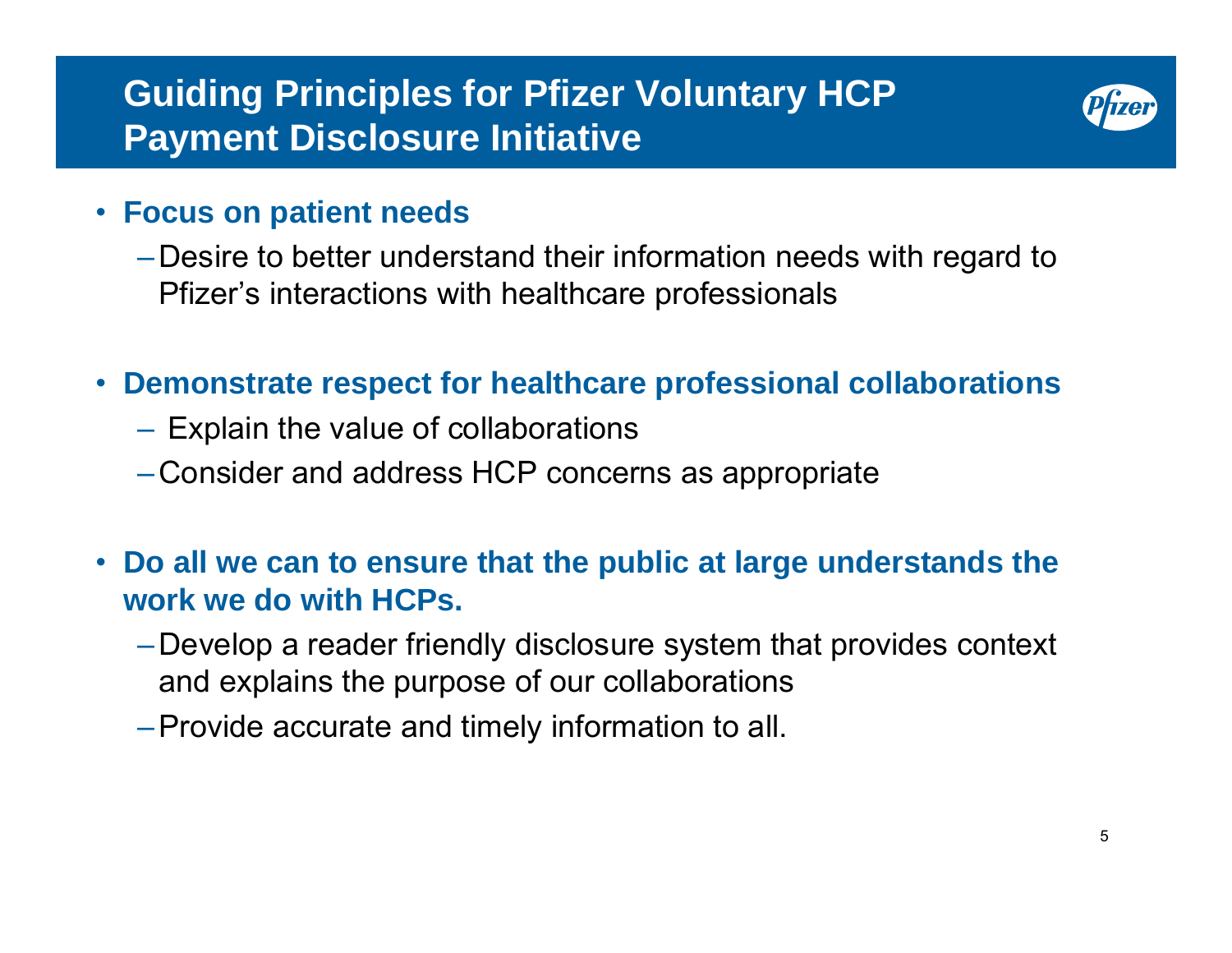# **In February 2009, Pfizer Announced Its Voluntary HCP Payment Disclosure Initiative**



# **Starting in March 2010, Pfizer will disclose payments** *to***:**

- $\bullet$  **All healthcare professionals who can prescribe medicines (includes physicians, NPs, PAs)**
- $\bullet$ **Major institutions for ongoing clinical trials begun before July 1, 2009**
- $\bullet$  **All principal investigators and other entities for Phase I-IV clinical trials sponsored by Pfizer beginning on or after July 1, 2009**

# **Pfizer will disclose payments** *for***:**

- •**Consulting**
- $\bullet$ **Promotional speaking**
- •**Phase I-IV clinical trials**
- $\bullet$ **Investigator-initiated research**
- $\bullet$ **Meals and business-related travel**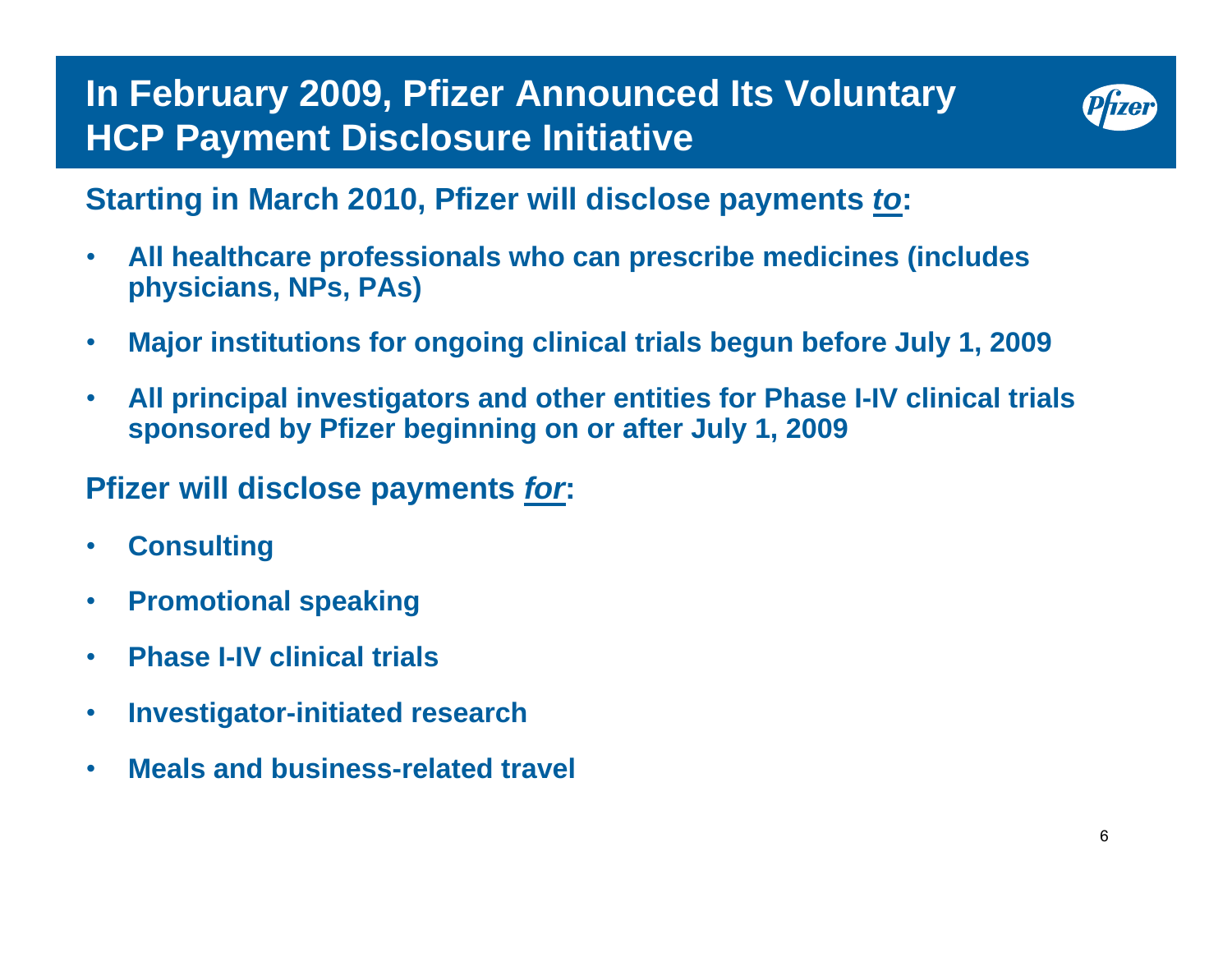

- • **Reporting Thresholds & De Minimus Items**
	- $-$  In March 2010 posting, payments to individuals will be posted if recipient received ≥\$500 in aggregate during 2009 from date tracking began
		- \$500 Threshold eliminated per CIA starting with March 2011 posting
	- $-$  In March 2010 posting, the value of meals or business-related travel expenses under \$25 will not be included in a recipient's aggregate total toward \$500.
		- \$25 de minimus eliminated per CIA starting with March 2011 posting

### •**Timing and Frequency**

- Annual disclosure on Pfizer.com starting on March 31, 2010 for payments made on or after July 1, 2009
	- Per CIA, quarterly posting of data starting in June 2011
- • **Additional Disclosure Elements**
	- Educational Items (e.g., textbook, anatomical models)
		- Disclosure required per CIA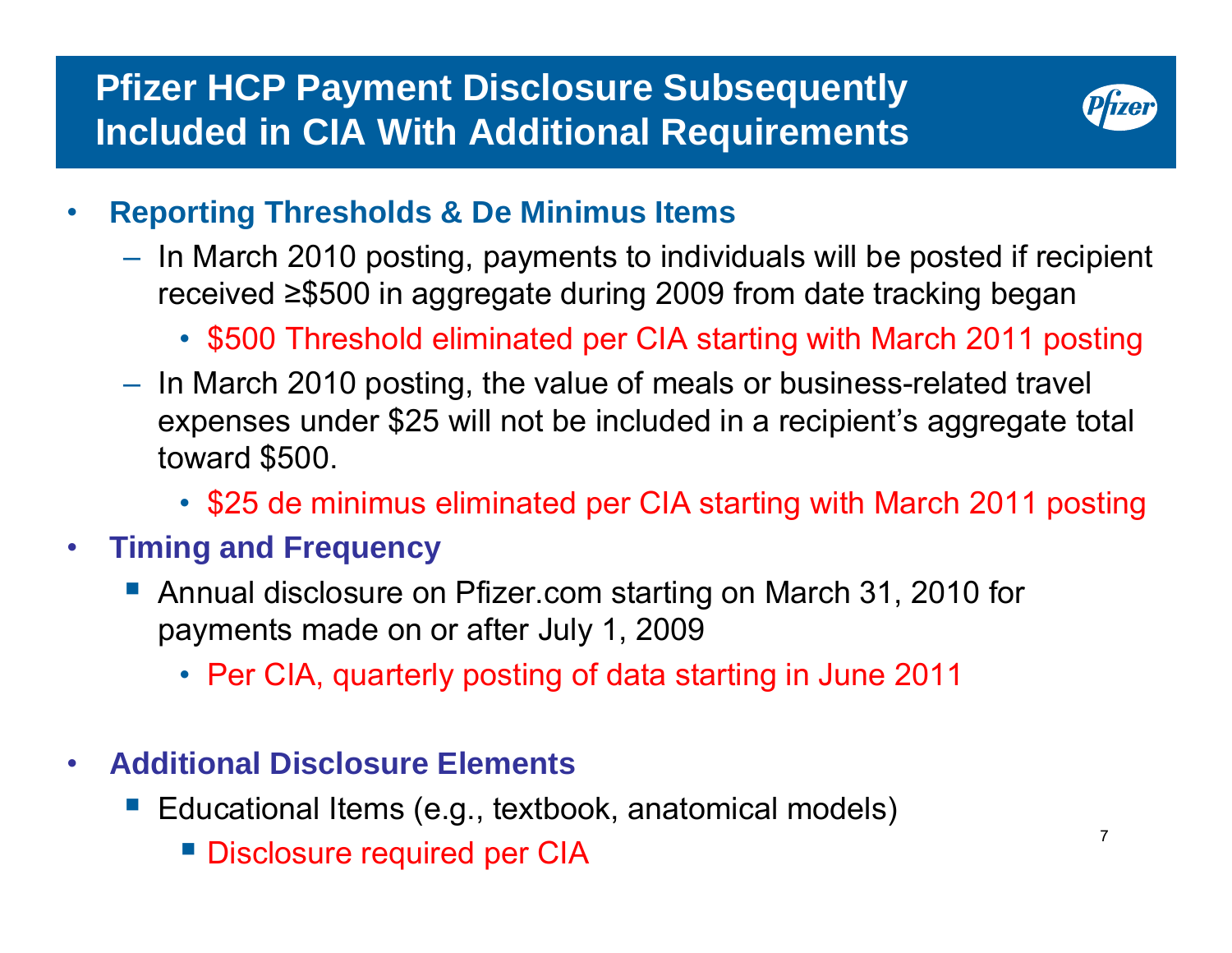# **Impact of HCP Payment Disclosure**  *Operational Considerations*



- • **HCP spend is required to be captured across various systems and divisions**
	- –Not a simple scale up of state law reporting processes
	- Need for more automated data collection and validation processes
- • **Appropriate data collection processes and habits need to be established in every department that is involved in any way with HCP related spend**
	- Need for rollout of policies and training across the organization
- • **Data collection challenges with respect to CSOs and vendors**
	- Contractual obligations and business rules
	- Data systems may not feed automatically

#### •**Need for Data Accuracy**

- Robust quality control and audit processes
- – Consider need for feedback loop (eg, call center, mailbox) to enable physicians to followup with company on questions regarding posted data

### *One Approach*

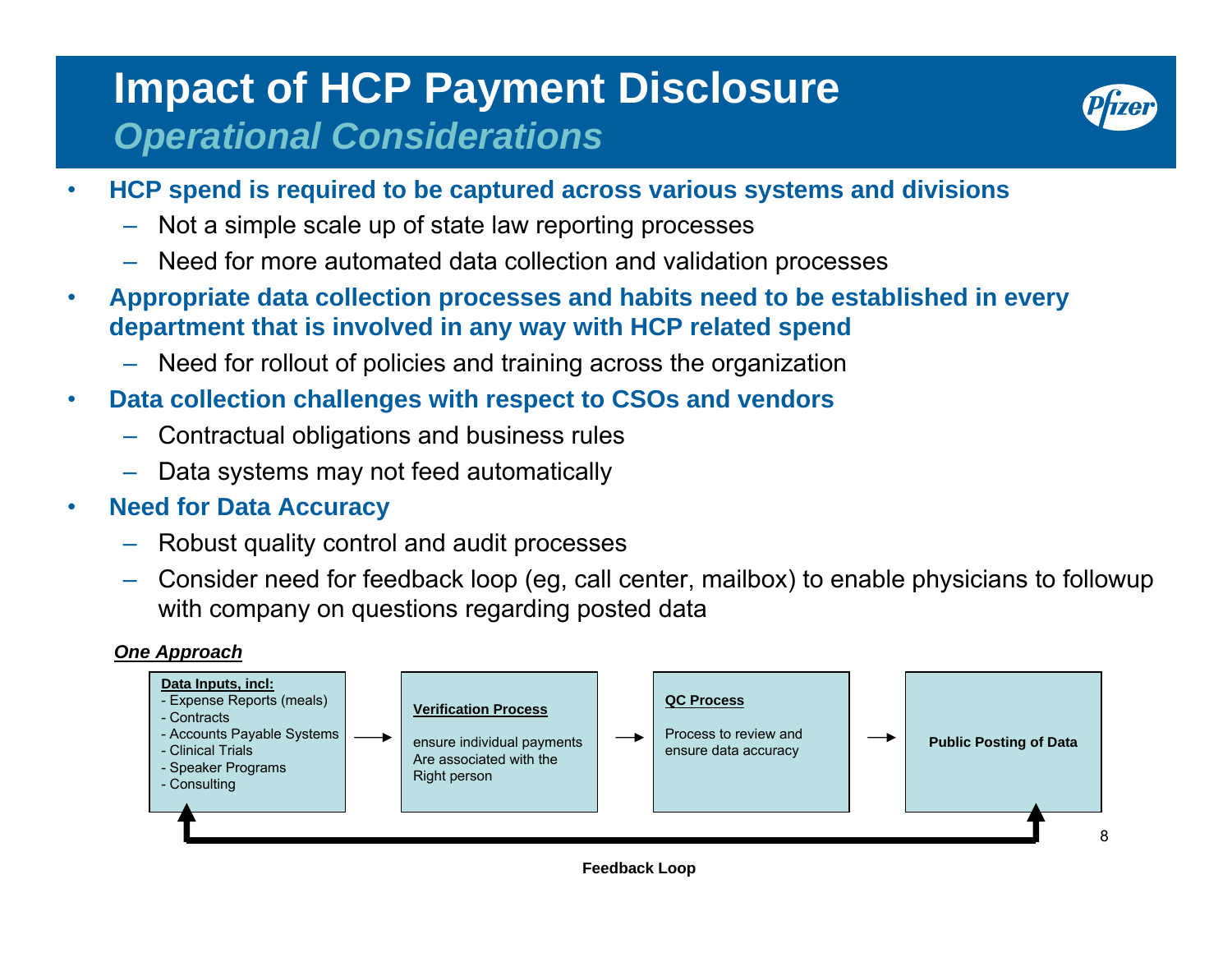

### *Based on Preliminary Research/Feedback-*

#### •**Speakers and Consultants**

- Most physicians that were surveyed or that provided feedback *support*  or are *neutral* to publicly posting compensation for services
- A small percentage of physicians have expressed concern indicated they will not collaborate with industry because of this issue
- The primary concern raised by physicians is about how their patients would view them in light of their collaborations with industry
- Many discussed the need to educate the public about the value of these collaborations
- • **Clinical Trial Investigators**
	- Most investigators surveyed did not anticipate disclosure impacting willingness to be an investigator
	- – Concern by investigators that posted clinical trial payments will be misconstrued as remuneration to the investigator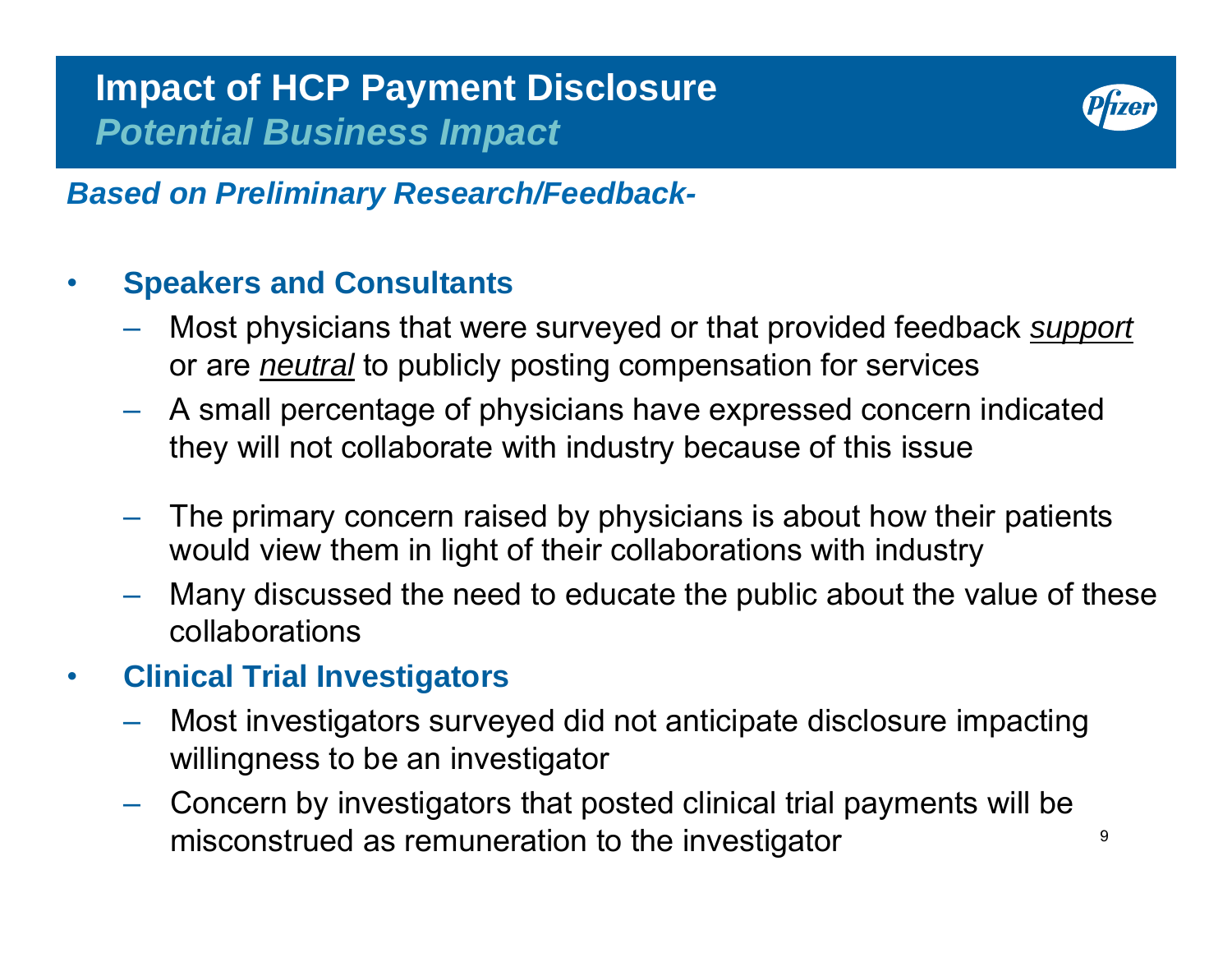

#### $\bullet$ **Consumers**

 $-$  Preliminary feedback suggests there is not a clear understanding about transparency and the nature of paid collaborations with healthcare professionals

### $\bullet$ **Medical Societies**

 Several stakeholders have expressed an interest in helping their members prepare to address patient concerns regarding disclosure

#### •**Academic Medical Centers**

 Requests to review payments to ensure AMC policies are being complied with